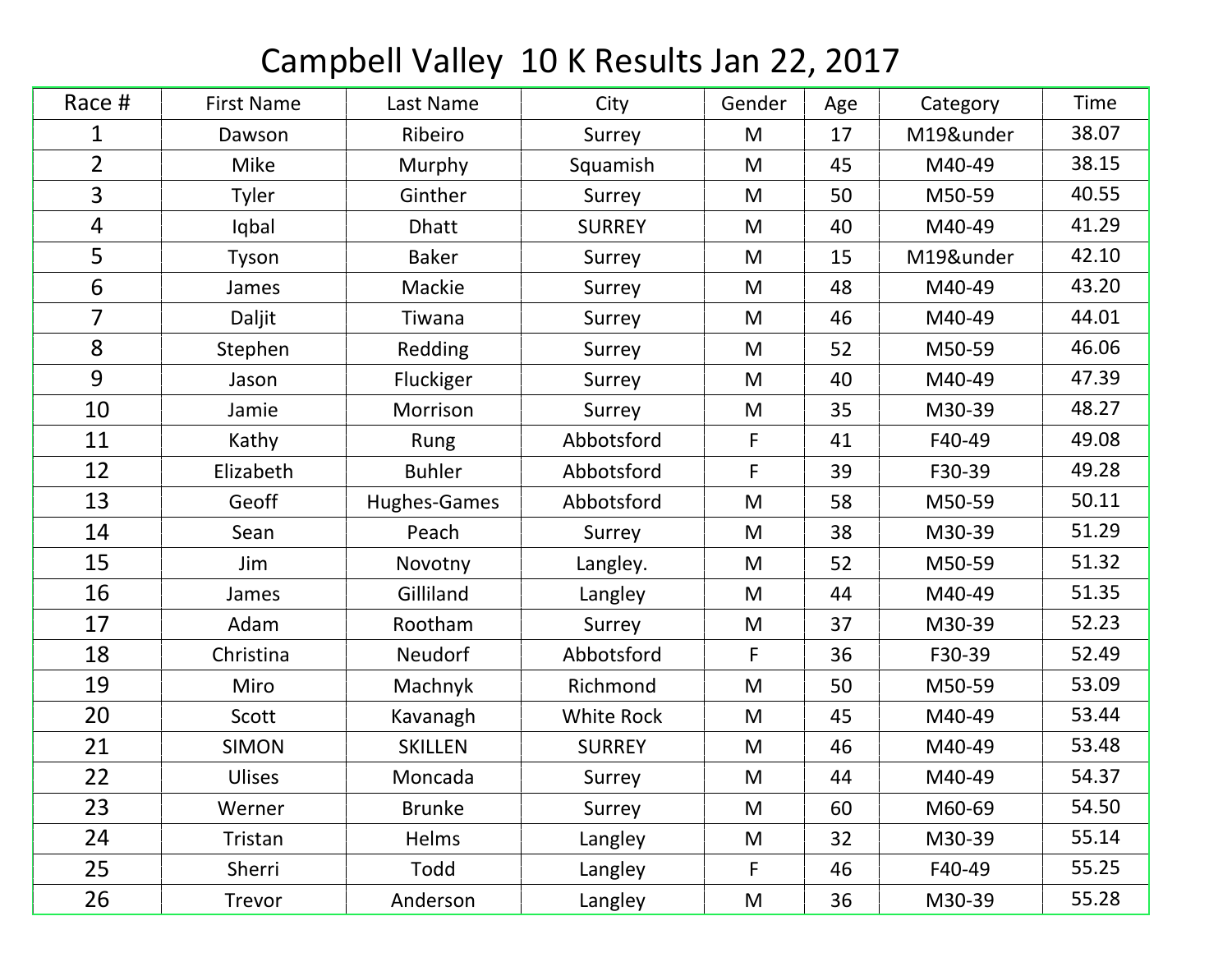## Campbell Valley 10 K Results Jan 22, 2017

| 27 | Robert          | Meier             | Langley           | M           | 49 | M40-49    | 55.31 |
|----|-----------------|-------------------|-------------------|-------------|----|-----------|-------|
| 28 | <b>Cliff</b>    | Gurniak           | Surrey            | M           | 33 | M30-39    | 55.32 |
| 29 | Reg             | Hornsby           | Langley           | M           | 54 | M50-59    | 55.32 |
| 30 | Tom             | <b>Barichello</b> | Langley           | M           | 59 | M50-59    | 56.14 |
| 31 | Jessie          | Leonard           | Richmond          | F           | 23 | F20-29    | 56.16 |
| 32 | Navtej          | <b>Bring</b>      | Surrey            | M           | 52 | M50-59    | 56.18 |
| 33 | Rachael         | <b>Kiers</b>      | Langley           | $\mathsf F$ | 36 | F30-39    | 57.09 |
| 34 | <b>Brian</b>    | Strilesky         | Surrey            | M           | 56 | M50-59    | 57.27 |
| 35 | Mark            | Hyder             | <b>Burnaby</b>    | M           | 64 | M60-69    | 58.19 |
| 36 | Ernie           | Fuller            | White Rock        | M           | 66 | M60-69    | 58.39 |
| 37 | Kurt            | Laird             | Cardigan          | M           | 46 | M40-49    | 58.43 |
| 38 | Doug            | Kavanagh          | Surrey            | M           | 48 | M40-49    | 59.20 |
| 39 | Matthew         | Hoogveld          | Richmond          | M           | 23 | M20-29    | 59.31 |
| 40 | Paul            | Wood              | <b>SURREY</b>     | M           | 68 | M60-69    | 60.04 |
| 41 | <b>DEVINDER</b> | <b>DHATT</b>      | <b>SURREY</b>     | $\mathsf F$ | 37 | F30-39    | 60.08 |
| 42 | <b>ANUP</b>     | <b>DHATT</b>      | <b>SURREY</b>     | M           | 46 | M40-49    | 60.53 |
| 43 | Ryan            | Huston            | Abbotsford        | M           | 59 | M50-59    | 62.15 |
| 44 | Matt            | Gorman            | Coquitlam         | M           | 39 | M30-39    | 62.16 |
| 45 | Matt            | Richardson        | Langley           | M           | 31 | M30-39    | 62.40 |
| 46 | Stephanie       | Stovold           | Langley           | F           | 34 | F30-39    | 62.43 |
| 47 | Glenn           | Rideout           | <b>White Rock</b> | M           | 50 | M50-59    | 62.46 |
| 48 | Trish           | Huston            | Abbotsford        | F           | 59 | F50-59    | 62.57 |
| 49 | Jocelynn        | Rooke             | Langley           | F           | 41 | F40-49    | 63.02 |
| 50 | <b>Barbara</b>  | <b>Binns</b>      | White Rock        | F           | 67 | F60-69    | 63.05 |
| 51 | Myah            | Grewal            | White Rock        | F           | 9  | F19&under | 63.20 |
| 52 | <b>Baldish</b>  | Grewal            | <b>White Rock</b> | F           | 34 | F30-39    | 63.25 |
| 53 | <b>Kelly</b>    | Trehearne         | Surrey            | M           | 53 | M50-59    | 63.30 |